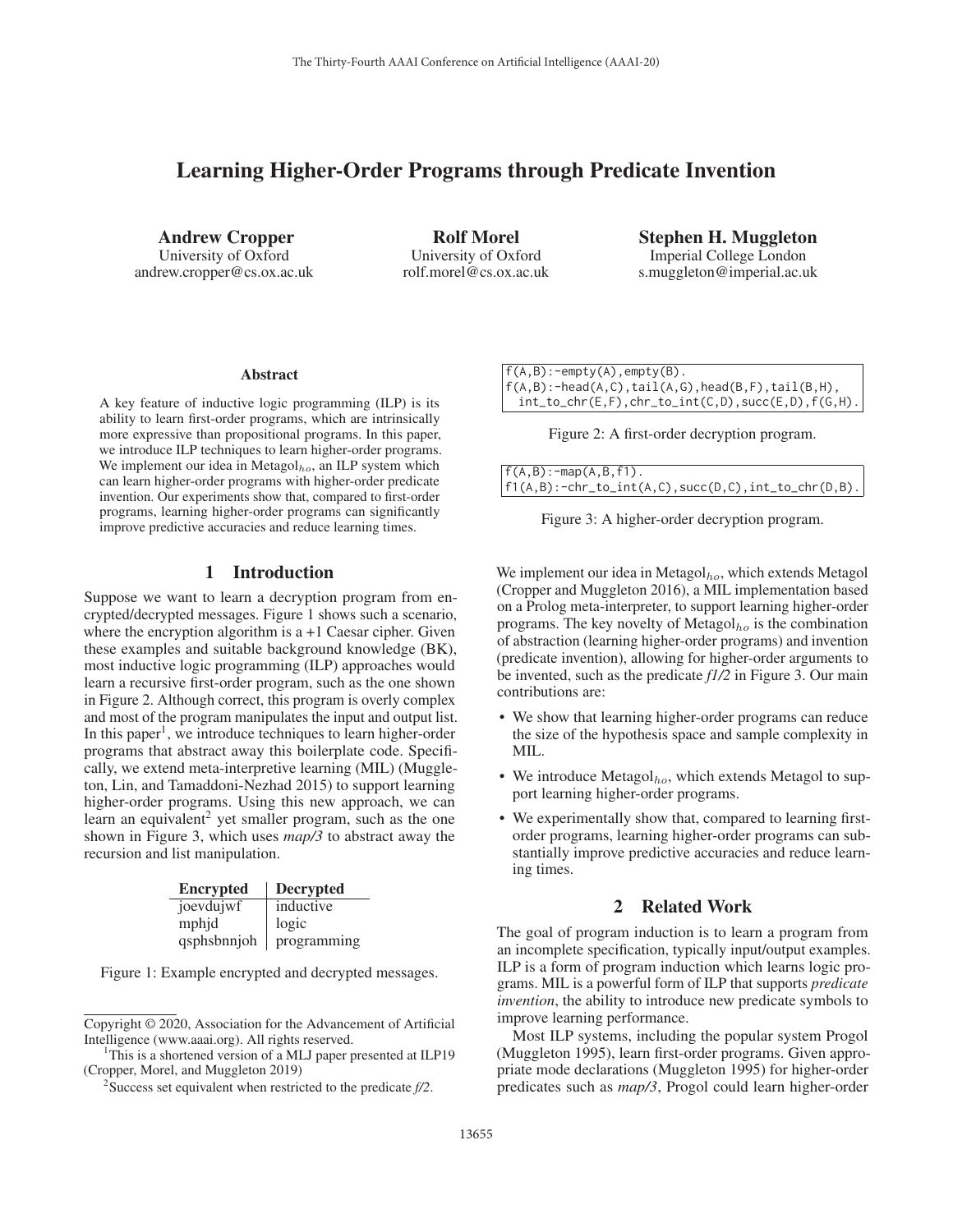|        | Name   Metarule                       |
|--------|---------------------------------------|
| precon | $P(A, B) \leftarrow Q(A), R(A, B)$    |
| curry  | $P(A, B) \leftarrow Q(A, B, R)$       |
| chain  | $P(A, B) \leftarrow Q(A, C), R(C, B)$ |

Figure 4: Example metarules. The letters  $P$ ,  $Q$ , and  $R$  denote existentially quantified higher-order variables. The letters A, B, and C denote universally quantified first-order variables.

programs, such as  $f(A,B) \leftarrow map(A,B,succ)$ . However, because these systems do not support predicate invention they cannot invent any arguments for *map/3*, and would instead need the arguments to be predefined. Likewise, the main MIL implementation, Metagol, cannot learn the program in Figure 3 without being given the definition for the predicate  $f$ . Metagol<sub>ho</sub> overcomes this limitation and can invent arguments for higher-order predicates.

# 3 Meta-Interpretive Learning

We now extend MIL to support learning higher-order programs and show the potential sample complexity benefits.

### 3.1 Preliminaries

We assume familiarity with logic programming notation, but we restate specific terminology. We denote the predicate and constant signatures as  $P$  and  $C$  respectively. A variable is firstorder if it can be bound to a constant symbol or another firstorder variable. A variable is higher-order if it can be bound to a predicate symbol or another higher-order variable. We denote the sets of first-order and higher-order variables as  $V_1$ and  $\mathcal{V}_2$  respectively. A first-order term is a variable or a constant symbol. A higher-order term is a higher-order variable or a predicate symbol. An atom is a formula  $p(t_1,...,t_n)$ , where p is a predicate symbol of arity n and each  $t_i$  is a term. An atom is first-order if all of its terms are first-order. An atom is higher-order if it has at least one higher-order term. A literal is an atom or its negation. A Horn clause is a clause with at most one positive literal. A clause is higher-order if it contains at least one higher-order literal. A logic program is a set of Horn clauses. A logic program is higher-order if it contains at least one higher-order Horn clause.

### 3.2 Abstracted Meta-Interpretive Learning

MIL uses metarules (Cropper and Tourret 2019) as a form of inductive bias to define the structure of learnable programs. A metarule is a higher-order formula of the form  $\exists \pi \forall \mu \quad l_0 \leftarrow l_1, \ldots, l_m$ , where each  $l_i$  is a literal,  $\pi \subseteq$  $\mathcal{V}_1 \cup \mathcal{V}_2$ ,  $\mu \subseteq \mathcal{V}_1 \cup \mathcal{V}_2$ , and  $\pi$  and  $\mu$  are disjoint. When describing metarules, we omit the quantifiers and instead denote existentially quantified higher-order variables as uppercase letters starting from P and universally quantified first-order variables as uppercase letters starting from A. Figure 4 shows example metarules.

To extend MIL to support learning higher-order programs we introduce higher-order definitions. A higher-order definition is a set of higher-order Horn clauses where the head atoms have the same predicate symbol. Figure 5 shows an

 $map([],[],F) \leftarrow$  $map([A|As],[B|Bs],F) \leftarrow F(A,B), map(As,Bs)$ 

Figure 5: Higher-order map definition. The variables are all universally quantified first-order variables except the symbol F, which is a higher-order variable.

example higher-order definition. We extend the standard MIL input to support higher-order definitions:

Definition 1 (Abstracted MIL input). An abstracted MIL input is a tuple  $(B, E^+, E^-, M)$  where:

- $B = B_C \cup B_I$  where  $B_C$  is a set of Horn clauses and  $B_I$ is (the union of) a set of higher-order definitions
- $E^+$  and  $E^-$  are disjoint sets of ground atoms representing positive and negative examples respectively
- *M* is a set of metarules.

We define the abstracted MIL problem:

Definition 2 (Abstracted MIL problem). Given an abstracted MIL input  $(B, E^+, E^-, M)$ , the abstracted MIL problem is to return a logic program hypothesis H such that (1)  $\forall h \in H$ ,  $\exists m \in M$  such that  $h = m\theta$ , where  $\theta$  is a substitution that grounds all the existentially quantified variables in m, (2)  $H \cup B \models E^+$ , and (3)  $H \cup B \not\models E^-$ . We call  $H$  a solution to the MIL problem.

### 3.3 Sample Complexity

The size of the MIL hypothesis space is a function of the number of metarules m and their form, the number of background predicate symbols  $p$ , and the maximum program size  $n$  (the maximum number of clauses allowed in a program). We restrict metarules by their body size and literal arity. A metarule is in the fragment  $\mathcal{M}_j^i$  if it has at most j literals in the body and each literal has arity at most  $i$ . For instance, the *chain* metarule in Figure 4 is in the fragment  $\mathcal{M}_2^2$ . By restricting the form of metarules we can calculate the size of a MIL hypothesis space:

Proposition 1 (MIL hypothesis space). Given  $p$  predicate symbols and m metarules in  $\mathcal{M}_j^i$ , the number of programs expressible with *n* clauses is at most  $(mp^{j+1})^n$ .

We update this bound for the abstracted MIL framework:

Proposition 2 (Number of abstracted  $\mathcal{M}_j^i$  programs). Given p predicate symbols and m metarules in  $\mathcal{M}_j^i$  with at most  $k$  additional existentially quantified higher-order variables, the number of abstracted  $\mathcal{M}_j^i$  programs expressible with *n* clauses is at most  $(mp^{j+1+k})^n$ .

We use this result to develop sample complexity results for unabstracted MIL:

Proposition 3 (Sample complexity of unabstracted MIL). Given p predicate symbols, m metarules in  $\mathcal{M}_{j}^{i}$ , and a maximum program size  $n_u$ , unabstracted MIL has sample complexity  $s_u \ge \frac{1}{\epsilon} (n_u \ln(m) + (j + 1)n_u \ln(p) + \ln(\frac{1}{\delta})).$ 

We likewise develop sample complexity results for abstracted MIL: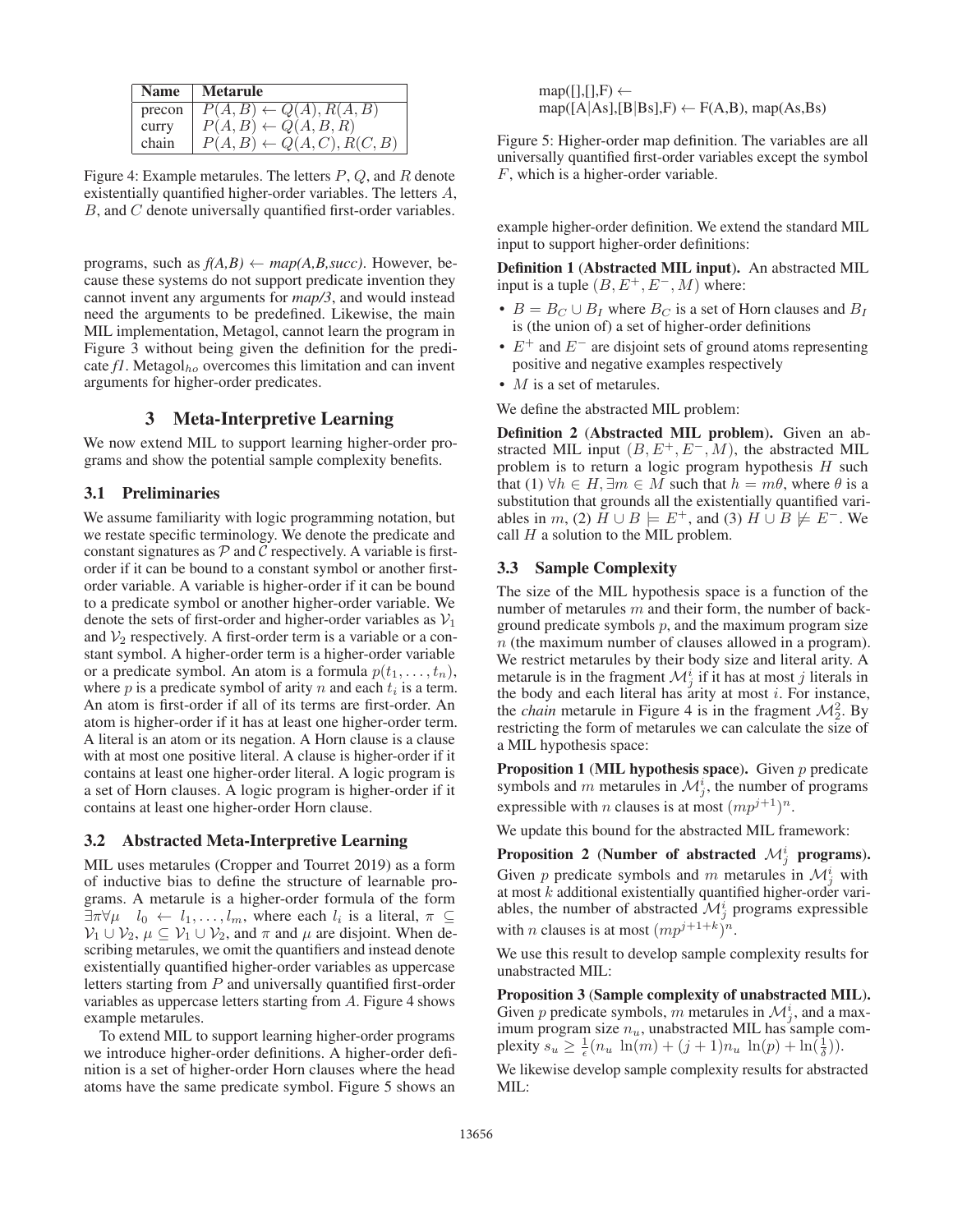Proposition 4 (Sample complexity of abstracted MIL). Given p predicate symbols, m metarules in  $\mathcal{M}_j^i$  augmented with at most  $k$  higher-order variables, and a maximum program size  $n_a$ , abstracted MIL has sample complexity  $s_a \geq \frac{1}{\epsilon} (n_a \ln(m) + (j + 1 + k)n_a \ln(p) + \ln(\frac{1}{\delta})).$ 

We compare these bounds:

Theorem 1 (Unabstracted and abstracted bounds). Let m be the number of  $\mathcal{M}_j^i$  metarules,  $n_u$  and  $n_a$  be the minimum numbers of clauses necessary to express a target theory with unabstracted and abstracted MIL respectively,  $s_u$  and  $s_a$ be the bounds on the number of training examples required to achieve error less than  $\epsilon$  with probability at least  $1 - \delta$ with unabstracted and abstracted MIL respectively, and  $k \geq 1$ be the number of additional higher-order variables used by abstracted MIL. Then  $s_u > s_a$  when  $n_u - n_a > \frac{k}{s+1}$  $\frac{\kappa}{j+1}n_a.$ 

The results from this section motivate the use of abstracted

MIL and help explain the experimental results (Section 5).

# 4 Metagol $_{ho}$

### 4.1 Metagol

Metagol<sub>ho</sub> is based on Metagol, a MIL learner based on a Prolog meta-interpreter. Given a set of atoms which represent positive examples, Metagol tries to prove each atom in turn. Metagol first tries to deductively prove an atom using standard BK by delegating the proof to Prolog. If this deductive step fails, Metagol tries to unify the atom with the head of a metarule and tries to bind the existentially quantified variables in a metarule to symbols in the predicate signature. Metagol saves the resulting substitutions and tries to prove the body of the metarule through meta-interpretation. After proving all atoms, Metagol induces a Prolog program by projecting the substitutions onto their corresponding metarules. Metagol checks the consistency of the learned program with the negative examples. If the program is inconsistent, then Metagol backtracks to explore different programs.

### **4.2** Metagol $_{ho}$

Metagol $_{ho}$  extends Metagol with an additional clause in the meta-interpreter. This additional clause allows Metagol $_{ho}$ to prove an atom using a clause in a higher-order definition (such as *map/3*), and, as with metarules, proves the body of the clause through meta-interpretation. This meta-interpretive approach allows for predicate invention to be driven by the proof of conditions (as in *filter/3*) and functions (as in *map/3*). It is important to note that proving a clause in a higher-order definition is different to using a metarule because the variables in a higher-order definition are all universally quantified. By contrast, metarules contain existentially quantified variables whose substitutions form the hypothesised program, and thus requires a search for appropriate substitutions.

# 5 Experiments

We now experimentally test our claim that, compared to learning first-order programs, learning higher-order programs can improve learning performance. In the experiments we use



Figure 6: Robot waiter experiment results.

10 general-purpose metarules and the higher-order definitions *map/3*, *until/4*, and *ite/5* (if then else).

# 5.1 Robot Waiter

This experiment focuses on learning a general robot waiter strategy (Cropper and Muggleton 2015) from a set of examples, where the goal is to serve drinks at a table.

Materials Examples are *f/2* atoms where the first argument is the initial state and the second is the final state. A state is a list of ground Prolog atoms. In the initial state, the robot starts at position 0, there are  $d$  cups facing down at positions  $0, \ldots, d-1$ ; and for each cup there is a preference for tea or coffee. In the final state, the robot is at position  $d$ ; all the cups are facing up; and each cup is filled with the preferred drink. We allow the robot to perform the fluents (monadic predicates) *at end*, *wants tea*, and *wants coffee*, and to perform the actions (dyadic predicates) *move left*, *move right*, *turn cup over*, *pour tea*, and *pour coffee*.

**Method** For each learning system  $s$  in {Metagol, Metagol<sub>ho</sub>} and for each m in  $\{1, 2, \ldots, 10\}$ , we (1) generate  $m$  positive and  $m$  negative training examples, (2) generate 1000 positive and 1000 negative testing example, (3) use s to learn a program  $p$  using the training examples, and  $(4)$  measure the predictive accuracy of  $p$  using the testing examples. We measure mean predictive accuracies, mean learning times, and standard errors of the mean over 10 repetitions.

**Results** Figure 6 shows that in all cases Metagol $_{ho}$  learns programs with higher predictive accuracies and lower learning times than Metagol. Figures 7 and 8 show example programs learned by Metagol and Metagol $_{ho}$  respectively. Although both programs are general, the program learned by Metagol $_{ho}$  is smaller. Whereas Metagol learns a first-order recursive program, Metagol $_{ho}$  avoids recursion and instead uses the higher-order abstraction *until/4*, which removes the need to learn a recursive two clause definition. Likewise, Metagol<sub>ho</sub> uses the abstraction *ite/5* (if then else) to remove the need to learn two clauses to decide which drink to pour.

### 5.2 Droplast

In this experiment, we try to learn a program that drops the last character from each string in a list of strings, for instance *[alice,bob,carol]* maps to *[alic,bo,caro]*.